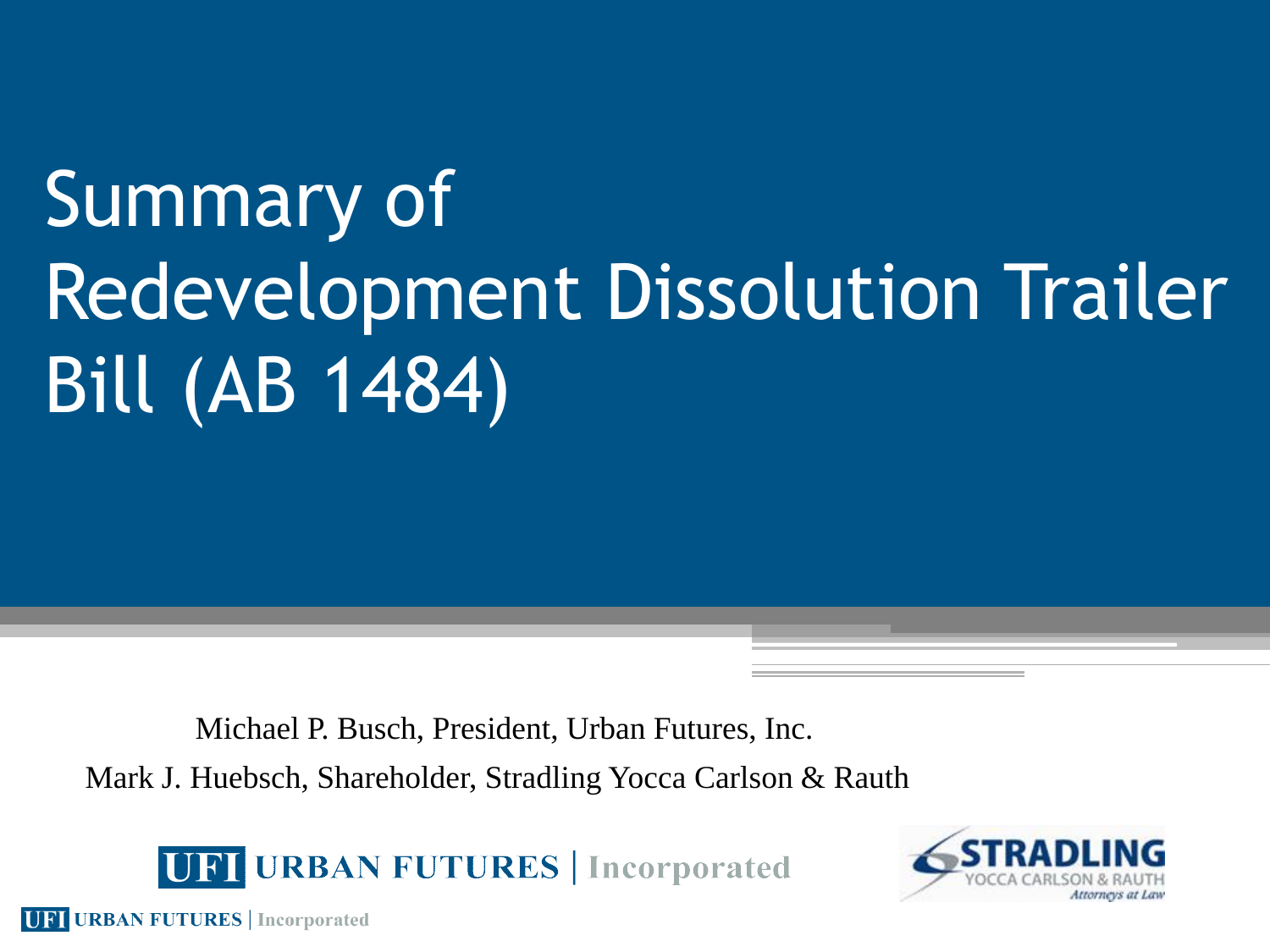### **Discussion Topics**

- Submission of ROPS for January to June 2013
- New Audit Requirements
- Recovery of Residual Distributions (Pass Through)
- Finding of Completion
- Asset Disposition Process
- Housing Issues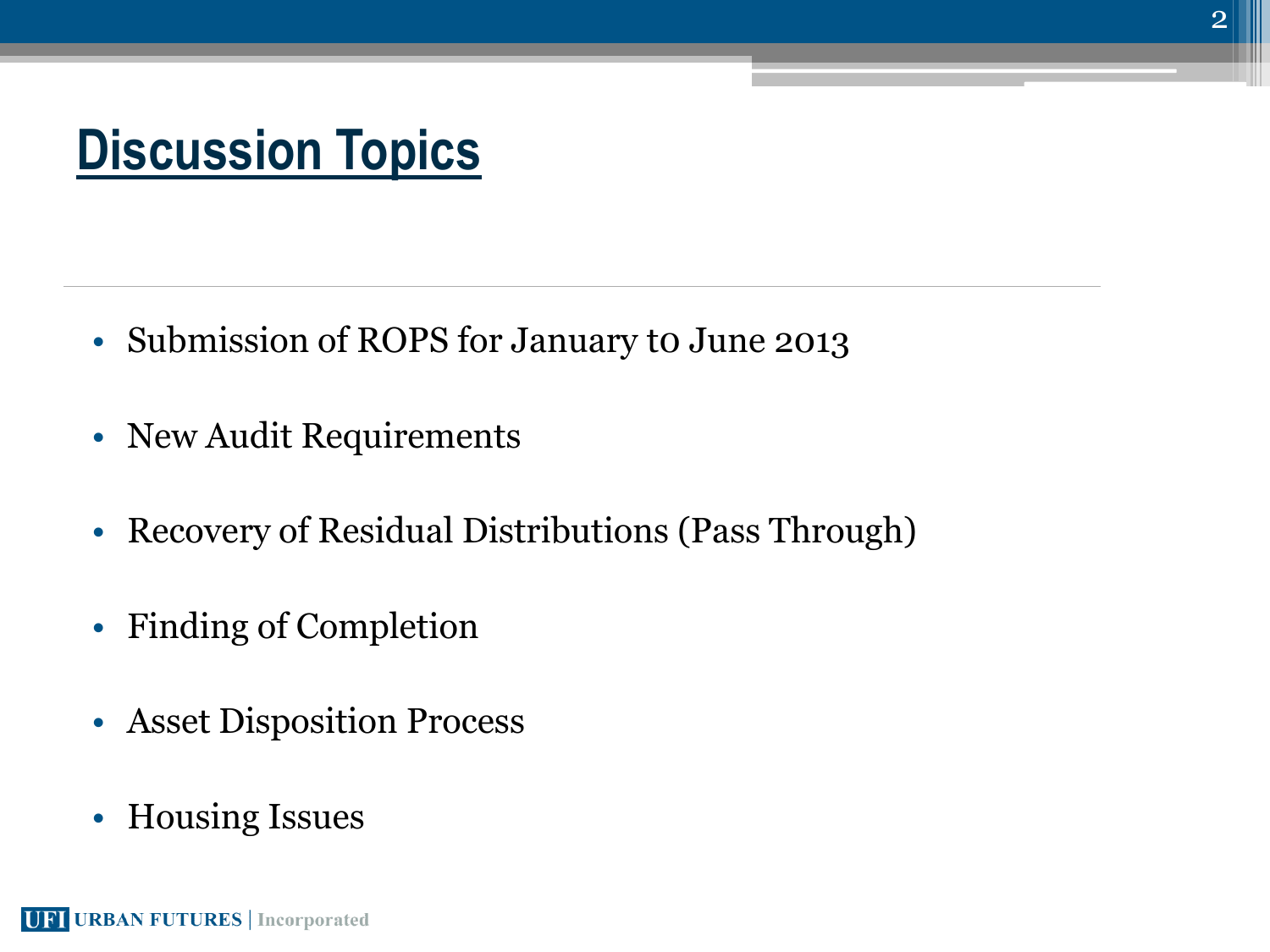#### **ROPS "3" (January to June 2013)**

- September 1, 2012 Deadline for Successor Agency to submit an oversight boardapproved ROPS for the period January to June 2013 to the DOF. Sponsoring City may be subject to a fine of \$10,000 per day if not filed timely.
- DOF has NOT provided the revised form as of this date, and will NOT accept early filings using the old forms. Several Agencies have had their ROPS 3 returned by DOF because they filed using the old forms. In the return letters, DOF states that they "are currently working on the ROPS form and it will be available shortly on our website".
- AB 1484 expands the review period and authority of DOF, and changes the ROPS approval process. DOF has 5 day to request review; then 45 days to review.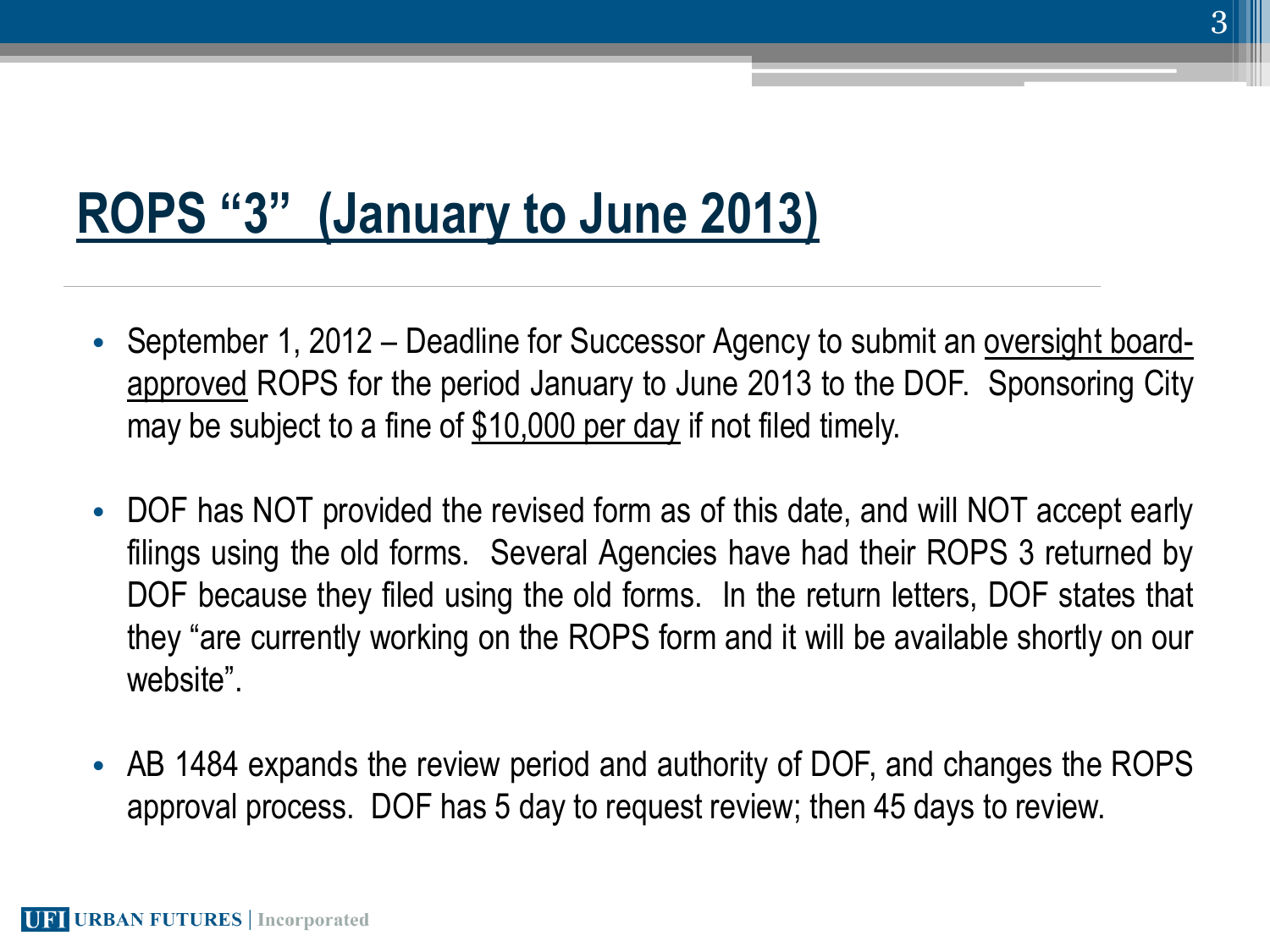#### **Due Diligence Review**

- October 15, 2012 Deadline for Oversight Board to review, approve, and transmit a housing fund Due Diligence Review ("DDR") conducted by a licensed accountant (who must be approved by the County Auditor-Controller).
- January 15, 2013 Deadline for Oversight Board to review, approve, and transmit a non-housing fund DDR.
- DDR must be reviewed by Oversight Board, with copies to the County Auditor-Controller and DOF. Once the DDR is completed, unobligated funds will be distributed to taxing entities. DOF and County A/C can offset City sales and property tax distributions to recover outstanding funds if deadlines not met.
- DDR will also include transfers of assets by the dissolved RDA or Successor Agency to the City from January 1, 2011 through June 30, 2012.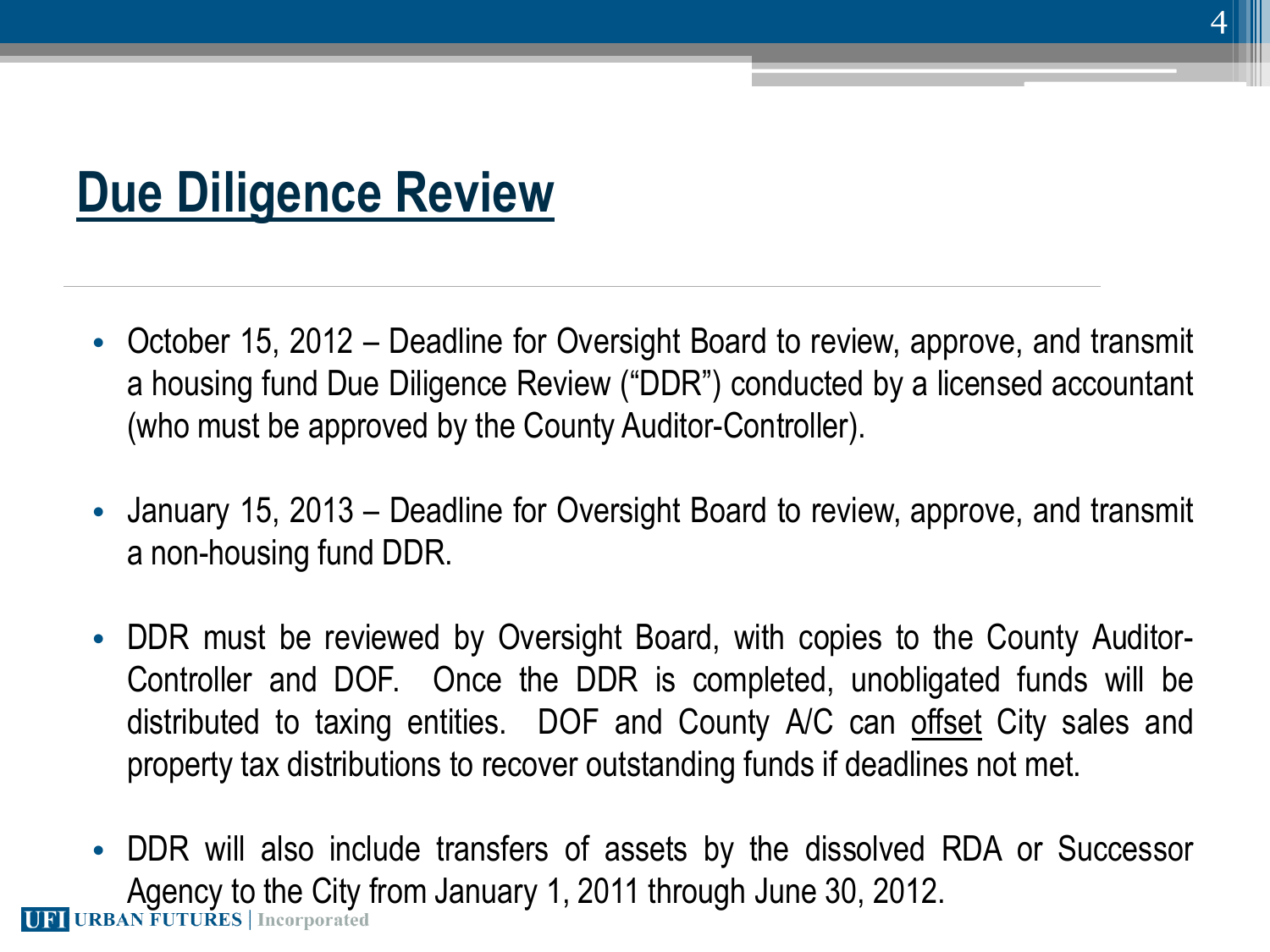#### **Residual Distribution**

- AB 1484 included a requirement for Successor Agencies funds which should have been distributed to the taxing entities which may not have taken place due to the timing of implementation of the legislation
- The due date to make payments was July  $12<sup>th</sup>$
- On July 16th, the Auditor Controller distributes money received from Successor Agencies to taxing entities
- On July 18<sup>th</sup>, City sales tax payment suspended if Successor Agency doesn't make July 12<sup>th</sup> Payment

5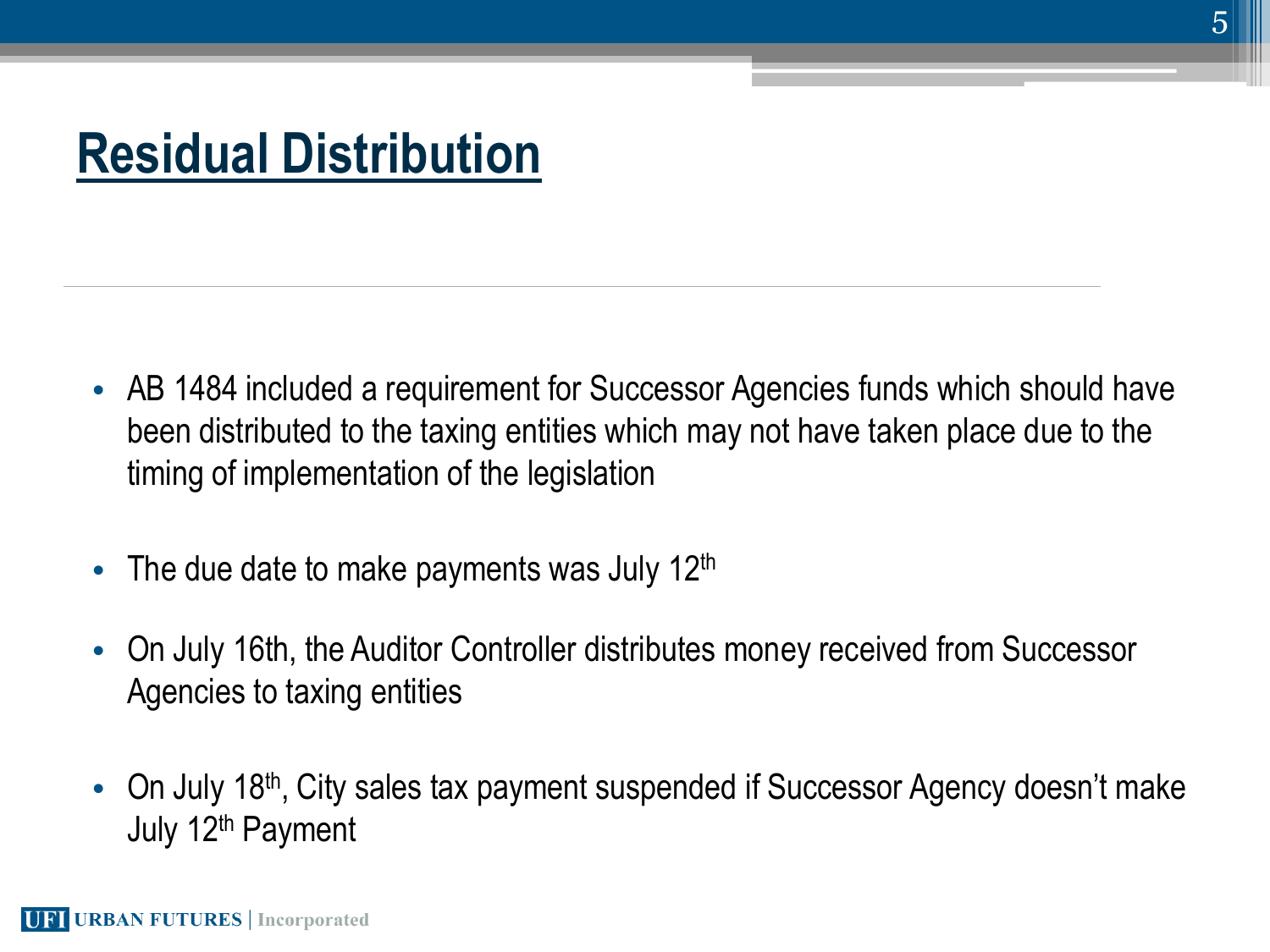## **Finding of Completion**

- If Successor Agency remits unobligated funds determined by DDR and has made all pass through payments, DOF will issue a Finding of Completion, which entitles the Successor Agency to certain benefits, including:
- Successor Agency may retain certain real property, after approval of a Long Range Property Management Plan.
- City may be repaid (commencing FY 13-14) for loans made to RDA, with certain repayment restrictions and subject to a finding by the Oversight Board that the loan was for legitimate redevelopment purposes.
- Successor Agency may use unencumbered bond proceeds from bonds issued prior to January 1, 2011, for their intended purposes.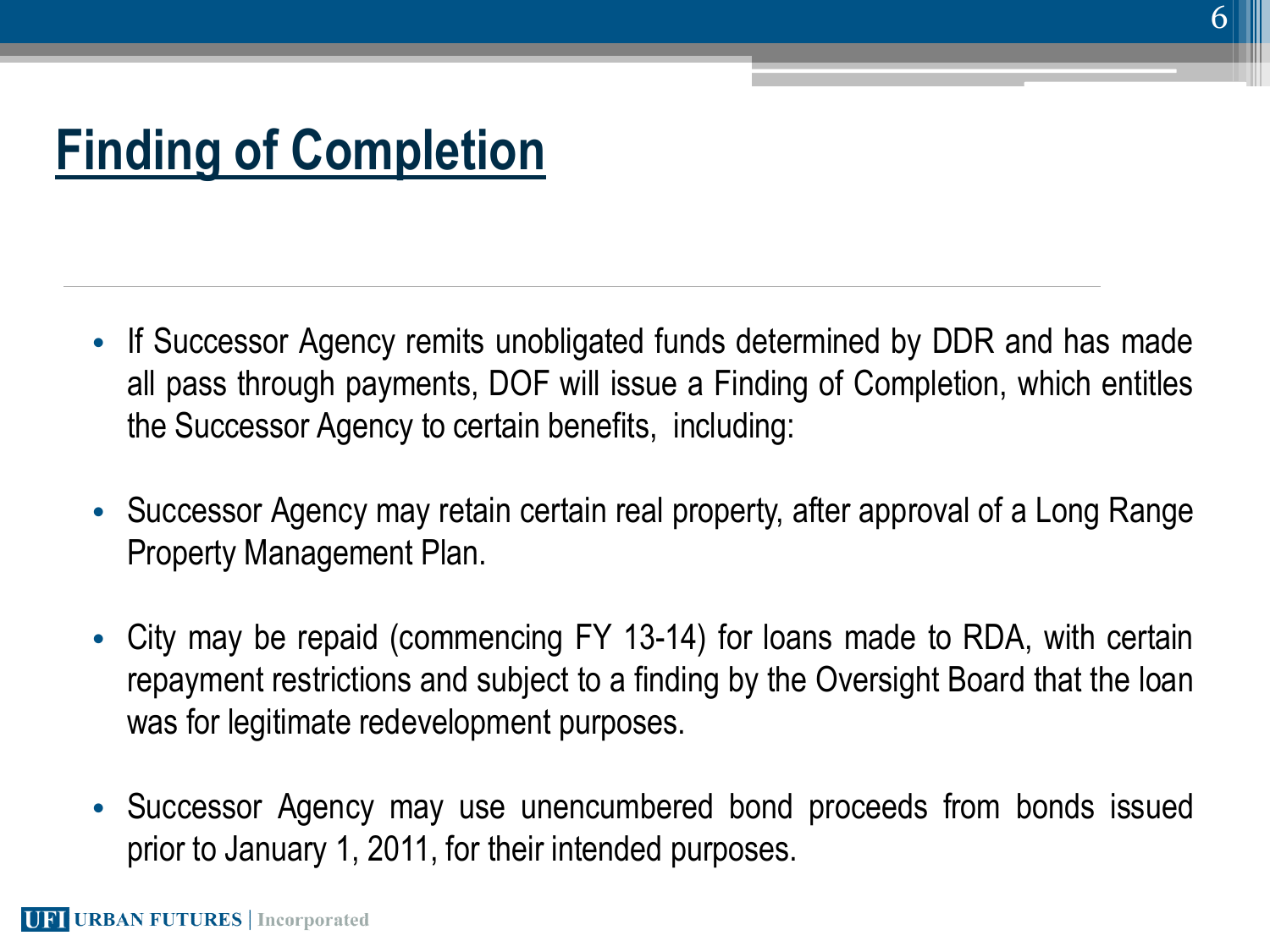#### **Long Range Property Management Plan**

- A Long Range Property Management Plan (the "Plan") must be submitted by the Successor Agency within six months after receipt of a Finding of Completion, for approval by the Oversight Board and DOF.
- The Plan must include an inventory of all properties and a proposed use or disposition of each.
- The Oversight Board must approve the Plan, and any OB meetings that consider disposition of assets require a ten-day public notice.

**UFI URBAN FUTURES** | Incorporated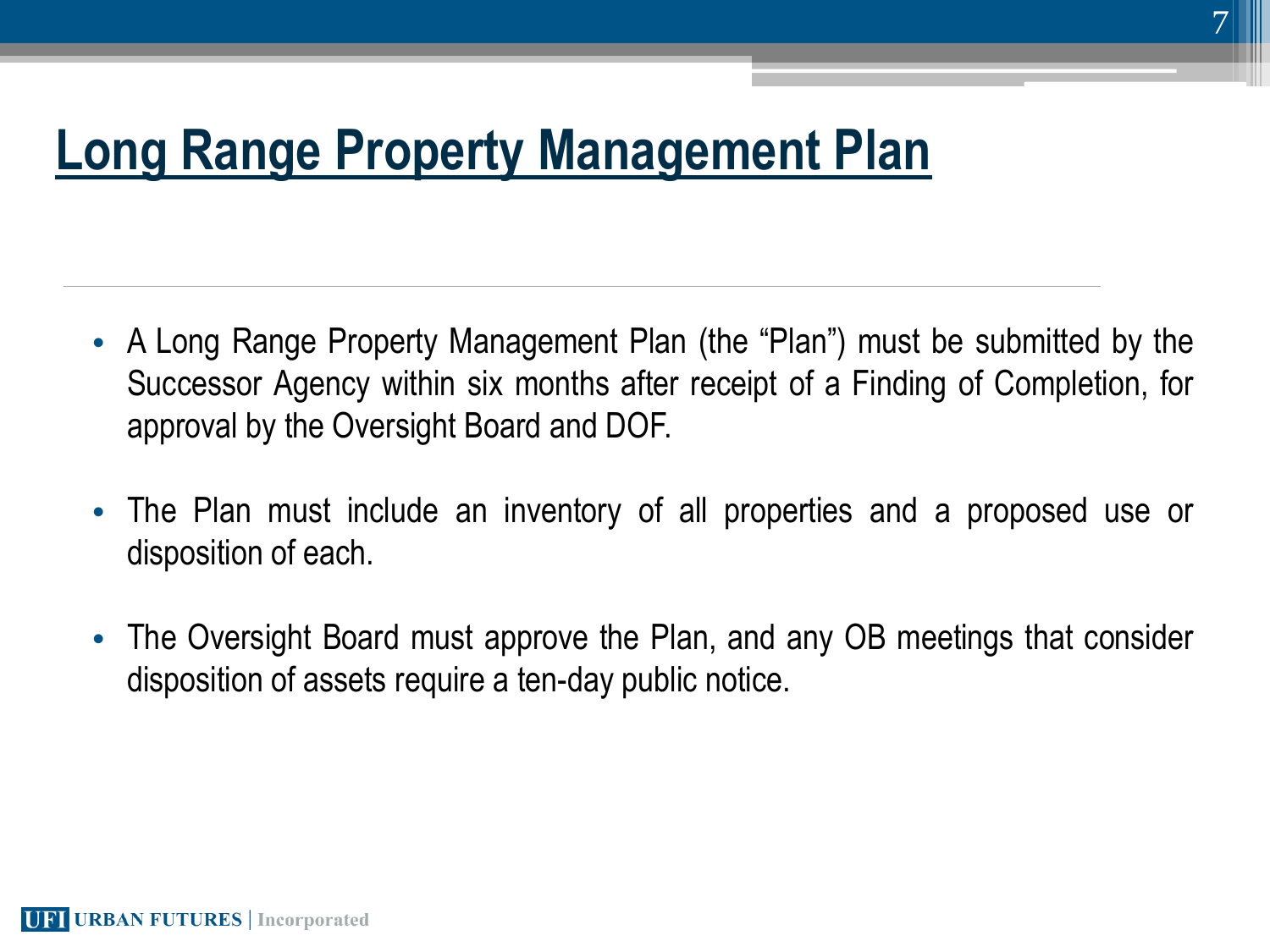### **Other Changes per AB 1484**

- Successor Agency can establish "Bond Payment Reserve Fund" to smooth out uneven semi-annual bond payments, to ensure that semi-annual surplus is not distributed prematurely to taxing entities.
- Successor Agency can enter into new loan agreements with their City for specific purposes, with Oversight Board approval.
- The State Controller can reverse certain asset transfers that occurred after January 31, 2012.
- DOF has line-item veto power over the ROPS.
- Oversight Boards can contract with the County to provide administrative support.